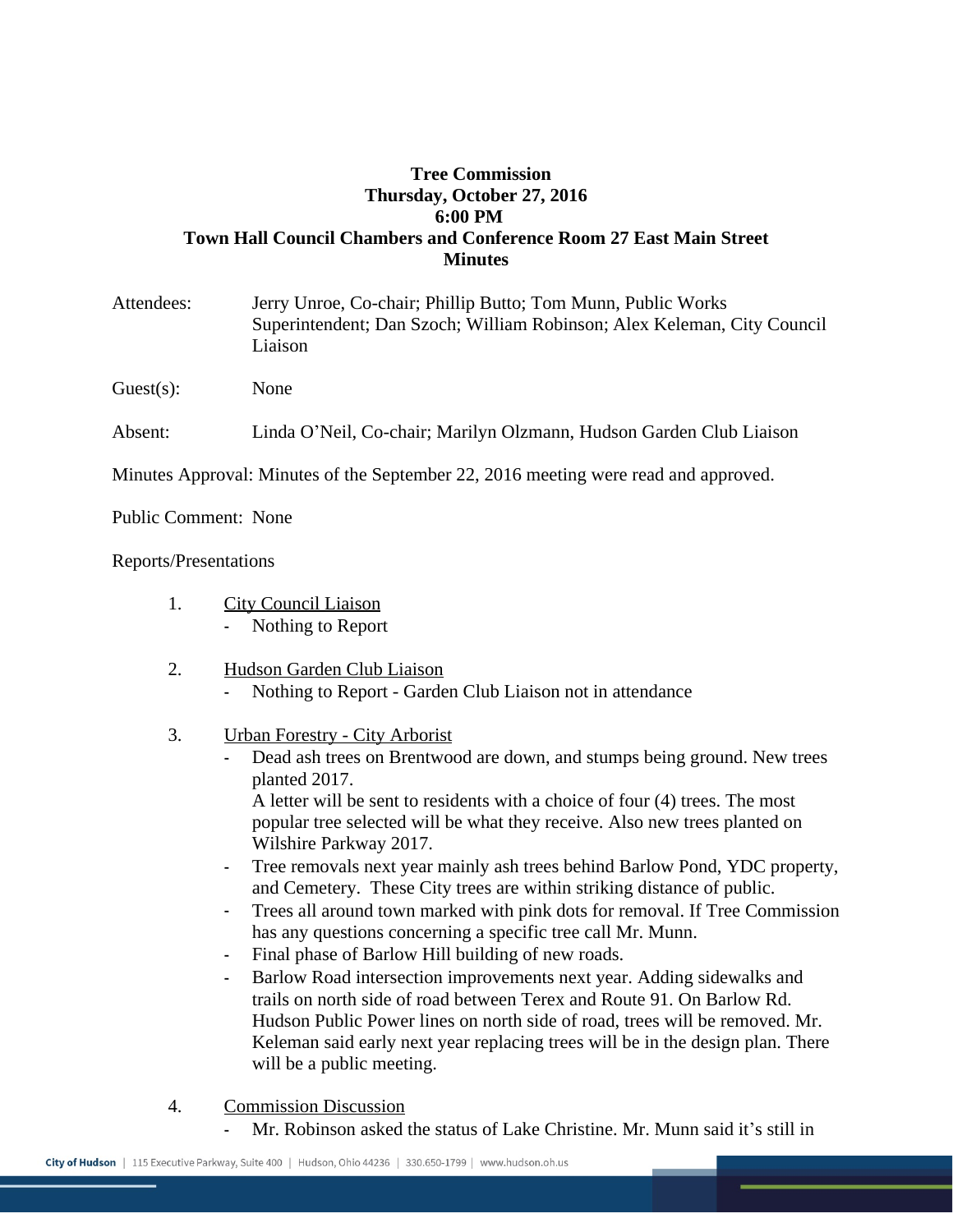the approval phase. Trees need to be cleared before Indiana Bat regulations deadline in March.

- Heritage Trees put on hold.
- Mr. Munn tagged the trees at Davis Valley (Exclamation London Plane) and Davey Wooster (Accolade Elm) for purchase by Mr. Excavator for Main Streetscape.
- Schedule meeting date with City Manager. Let Mr. Munn know he will check with her.
- Mr. Unroe had no response from school in regards to the Arbor Day location. Mr. Keleman suggested trying a School Board meeting. Mr. Munn said Arbor Day is the last Friday in April in case they ask. Mr. Butto mentioned Earth Day in conjunction with Arbor Day.
- Presenting Arbor Day award at City Council presentation or combine with City Manager meeting. Mr. Munn said presenting the award with cameras would be nice. Scheduling a meeting or workshop with City Council needs to wait until January.
- Mr. Keleman said City Council presentation should be a report stating major activities the Tree Commission has been involved in, and what the Tree Commission future plans are for 2017. Tree Commission also wants to thank City Council for their part in Silva Cell decision. Mr. Keleman will talk to Mrs. Slagle to schedule a January meeting.
- Tree Commission members met downtown and discussed the placement of the eleven trees with one spare at the North Main Streetscape. Resolution:
	- 1. North Main, west side, between Park and Clinton- four (4): London Plane " Exclamation"
	- 2. North Main, west side, between Clinton and Owen Brown-four (4): "Accolade" Elm.
	- 3. North Main, east side, north of Clock Tower starting at Brewster mansion and heading north: one (1) Accolade Elm, one (1) Accolade Elm, and then one (1) London Plane.

Purple Robe Locust across the street on the Clock Tower Green and Merino Green. Mr. Unroe made motion on North Main Streetscape placement of trees. Mr. Szoch second. Vote Unanimous. Mr. Munn will let City Engineer know the placement of trees.

A resident sent a letter asking Tree Commission to view hazardous trees on Division St. Mr. Munn and Mr. Siewert of ODNR did a computerized inventory of trees on Division St. Discuss at next meeting. Mr. Munn will email resident to let him know it was discussed and we will keep him posted.

Closure to meeting:

Next meeting is scheduled for Thursday, November 17, 2016 at 7:00 p.m. in the Conference room of Public Works Department.

Mr. Szoch moved to adjourn the meeting, all in favor. Meeting adjourned at 8:15 p.m.

Minutes were submitted by Patty Fohner, Public Works Account Clerk II

Jerry Unroe, Co-Chairman\_\_\_\_\_\_\_\_\_\_\_\_\_\_\_\_\_\_\_\_\_\_\_\_\_\_\_\_\_